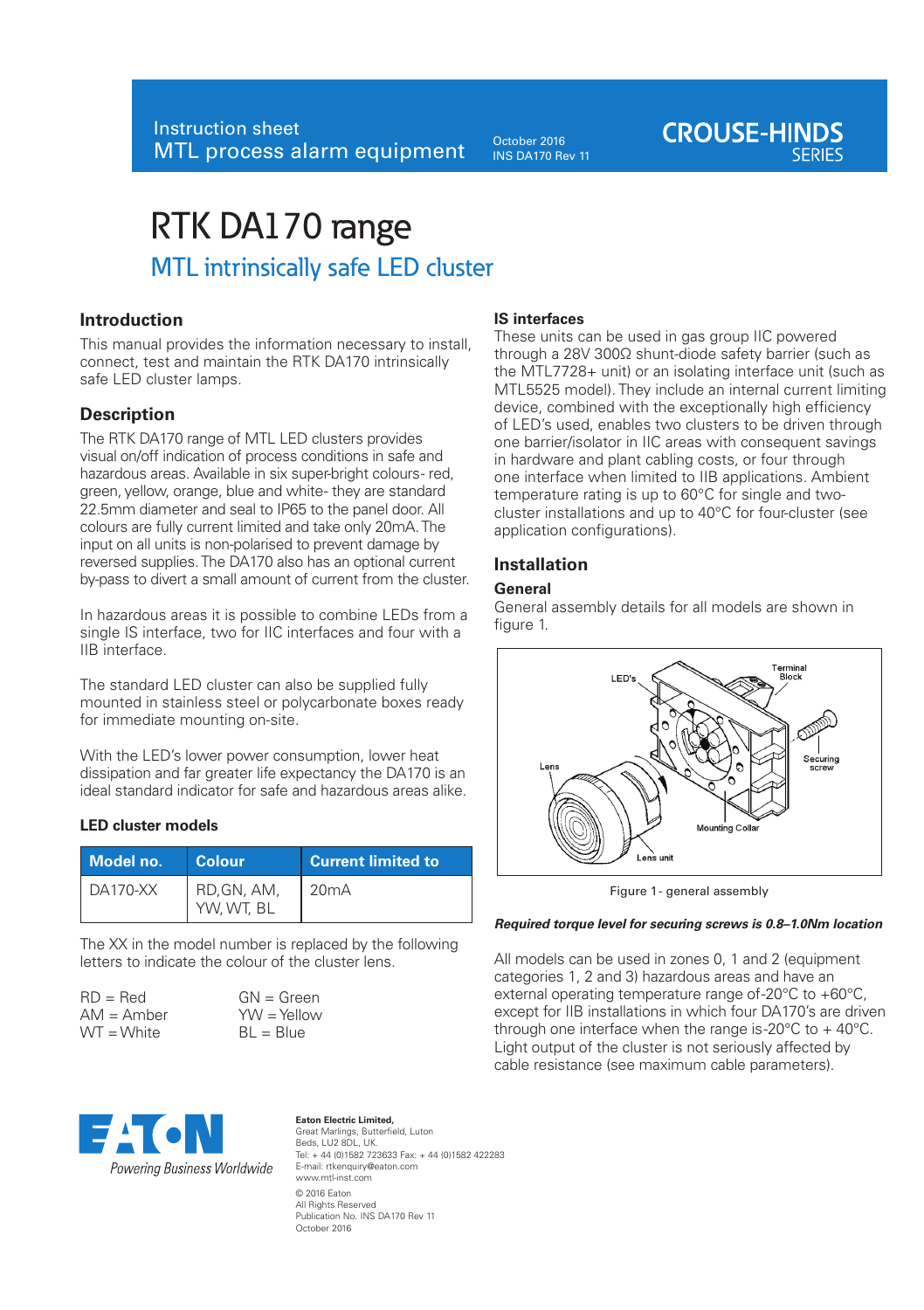#### RTK DA170 October 2016

# **Operational conditions and power requirements**

For installations in IIC hazardous areas, power for the clusters is provided from the safe area through intrinsically safe interface units (eg, MTL7728+ and MTL5525) from a 24/28V dc supply. Two DA170's clusters can be supplied through one interface unit while, for IIB applications only, up to four clusters can be powered through one interface.

The clusters current consumption is internally regulated to 20mA, thereby avoiding the need for external current limitation- which makes them compatible with different power supplies and simplifies many applications.

When a DA170 is used in a safe area, the power supply voltage should be limited to 14 to 26VDC.

# **Electrical certification and safety**

The DA170 clusters are classed as 'simple apparatus' as defined by CENELEC standard EN50014 and can therefore be connected without further certification into any intrinsically safe circuit.

Any number of clusters can be included in one circuit. The category (ia or ib) and the gas group classification (IIC, IIB or IIA) of the circuit remains unchanged.

The temperature classification of the loop is determined by the available power within the loop and the required ambient temperature. For a maximum available power of 1.3W the maximum ambient temperature must not exceed 40°C and for a maximum power of 1.2W must not exceed 60°C.

The front lens, when a cluster is properly installed, is protected to a level of IP65. All models withstand 500V insulation test when conventionally mounted and also meet all other requirements relevant to simple apparatus. The lens is prevented from static build-up by a permanent antistatic coating.

# **Mounting the clusters**



Figure 3

Mounting details are shown in figure 2 and 3. Clusters can be mounted in any instrumentation panel with a thickness up to 6mm

- Punch or drill an appropriate diameter hole in the panel for each cluster. To prevent rotation add a notch detailed below. Note that the centres of the mounting cut-outs must be at least 50mm apart either vertically or horizontally and 30mm in the other direction (without optional label-holders) or 50mm vertically and 30mm horizontally (with label holders) for label to appear above or below lamp.
- Separate the mounting collar from the lens unit by twisting the lens unit a quarter turn anticlockwise and pulling the lens unit away from the collar.
- Insert the lens unit into the hole from the front of the panel.
- From the rear of the panel, locate the mounting collar over the lens unit and lock into place by twisting the lens unit a quarter of a turn clockwise.
- Tighten the two fixing screws recessed in the mounting collar to clamp the unit in position.





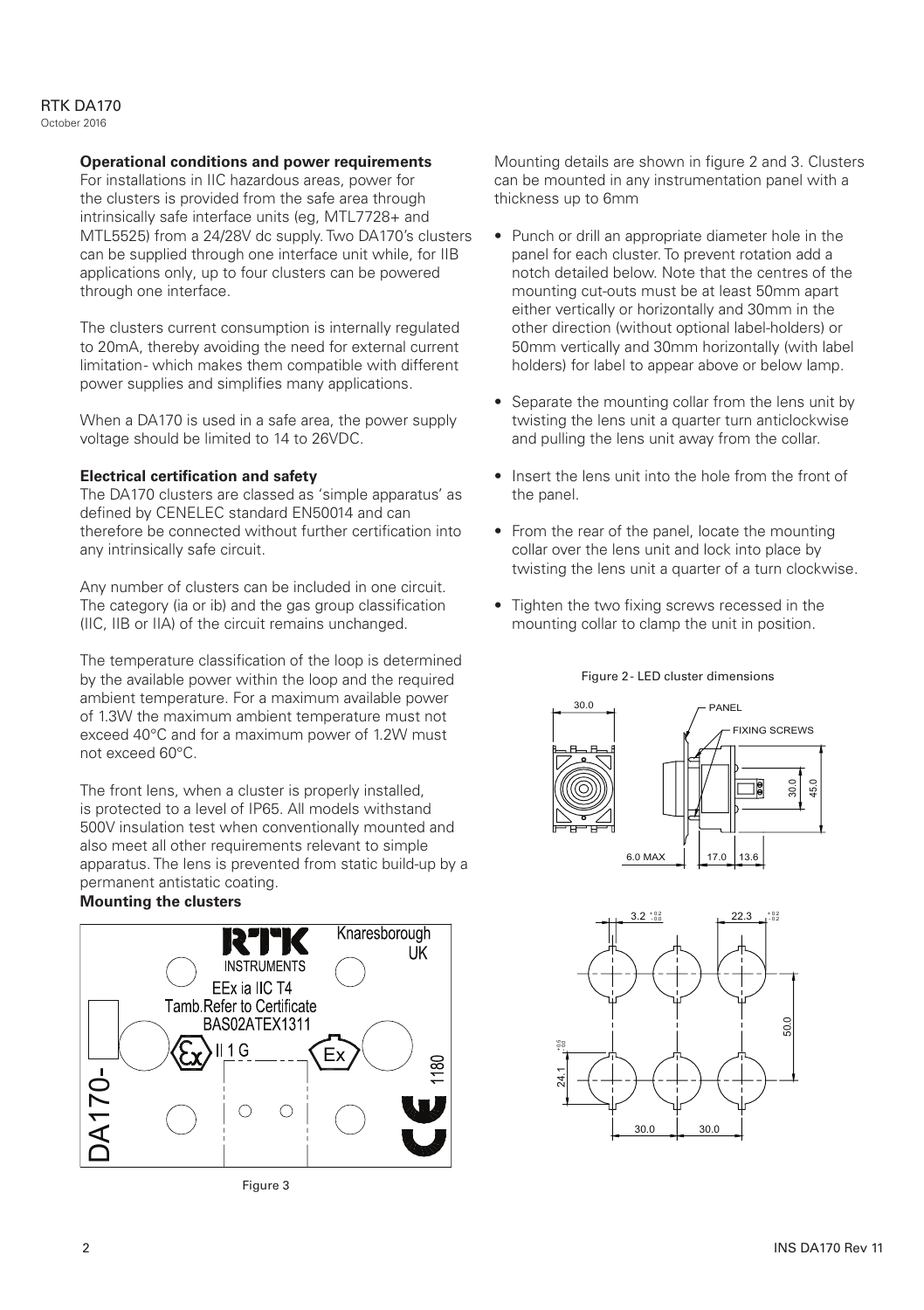### RTK DA170

October 2016

#### **Cable connections**

Cable connections are made to the terminal block on the rear of each unit. The unit is non-polarised therefore the positive of the power supply can go to any terminal, with the power supply negative going to the other terminal.

#### **Maximum cable parameters**

The capacitive cable parameters associated with the recommended 28V barrier and isolator interfaces are 0.13μF in IIC and 0.39μF in IIB. This corresponds to approximately 500m and 1.5Km of cable length respectively and hence is not likely to be a problem. The inductive parameters are in all cases sufficiently large to be ignored.

Precise details of cable parameters for the particular interface used can be found in the associated literature

#### **Labeling**

For labeling, a DA-658 label holder for interchangeable labels (DA-659) is available (figure 4). The DA-659 labels are provided blank for user engraving. Figure 4 shows the engraving area and the number of characters 2.8mm or 4mm in height that can be engraved on it. During mounting, the label holder is slid onto the back of the lens unit before reconnecting the lens unit to the mounting collar through the panel.



# **Testing**

#### **Warning**

For intrinsically safe applications, make sure all testing is carried out according to the appropriate nationally accepted code of practice (eg, BS EN60079 in the UK or recommended practice ISA RP 12.6 in the USA). If fault finding is necessary, make sure permission to carry out the work is granted and/or conform to required company procedures to avoid the possibilties of causing a plant malfunction.

#### **Testing**

Clusters can be tested on site or in the workshop, using the following procedure:

Before testing in hazardous areas make sure the cluster remains connected to its intrinsically safe interface. In safe areas or workshops the voltage applied should be between 14 and 26VDC.

With a suitably certified multimeter, check that the cluster illuminates under the following conditions. The supply across the two terminals on the cluster is between 14 and 26V while the supply current taken is between 17mA and 23mA.

# **Application configurations**